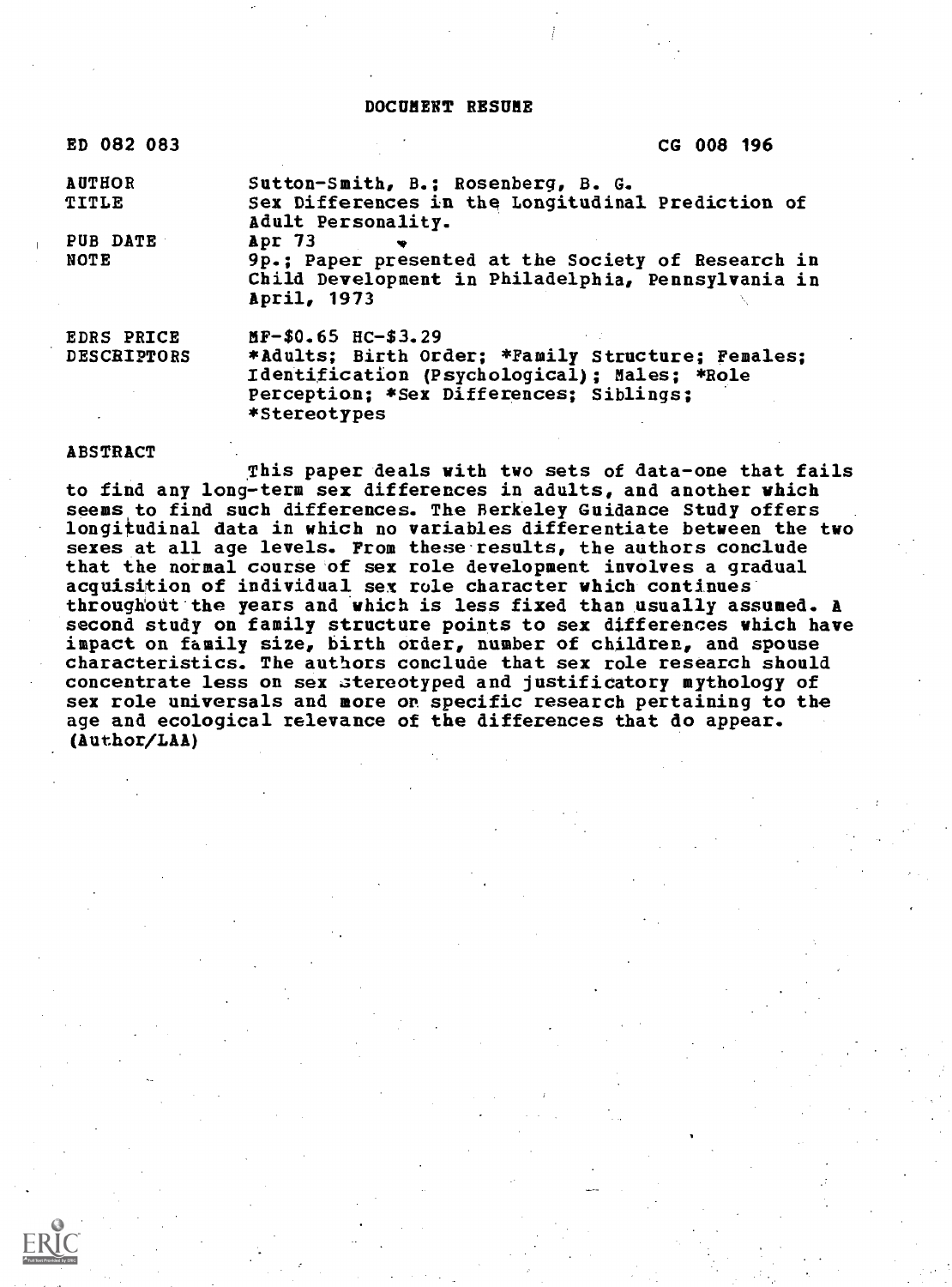$\frac{1}{2}$  $\overline{O}$  $\infty$  $\bullet$  and the set of  $\bullet$ 

761 800 30

U.S. DEPARTMENT OF HEALTH,<br>EDUCATION & WELFARE NATIONAL INSTITUTE OF EDUCATIC **DOCUMENT** HAS BEEN REPRO DUCED EXACTLY ORGANIZATION AS RECEIVED FROM DUCED EXACTLY CORDIZATION ORIGIN<br>THE PERSON OR ORGANIZATION OPINIONS<br>ATING IT POINTS OF VIEW OR OPINIONS STATED DO NOT NECESSARILY REPRE STATED DO NOT NECESSAL INSTITUTE OF<br>SENT OFFICIAL NATIONAL INSTITUTE OF<br>EDUCATION POSITION OR POLICY

## Sex Differences in the Longitudinal Prediction

of Adult Personality'

CMw S. Sutton-Smith and B.G. Rosenberg

Teachers College, Columbia and Bowling Green State University

Paper Presented at the Society of Research in Child Development, Philadelphia. April, 1973.

In Western Society we appear to be possessed by the notion, I might say mythology, that because there are two sexes they, therefore, must always behave differently in transcendent ways. And yet, as John Money has so succinctly put it, apart from the fact that women gestate, lactate and menstruate while men only, impregnate all other associations are largely probabilistic, not biological, not universal.

In this paper we shall deal with two orders of data, one that fails to find any important or long lived sex differences, and the other that seems to find them once more. The first data comes from a review of the subjects in the Berkeley Guidance and Oakland Growth studies of the Institute of Human Development, University of California. With the kind assistance of Jack Block, Paul Mussen and Marjorie Honzik, we have rescored this data in terms of sex differences and sibling position, so that.we have been able to compare the responses of these subjects to the California Q sort as described by Block (1961) at three different age levels, Junior High School; Senior High School and 30 years of age. For the

FILMED FROM BEST AVAILABLE COPY.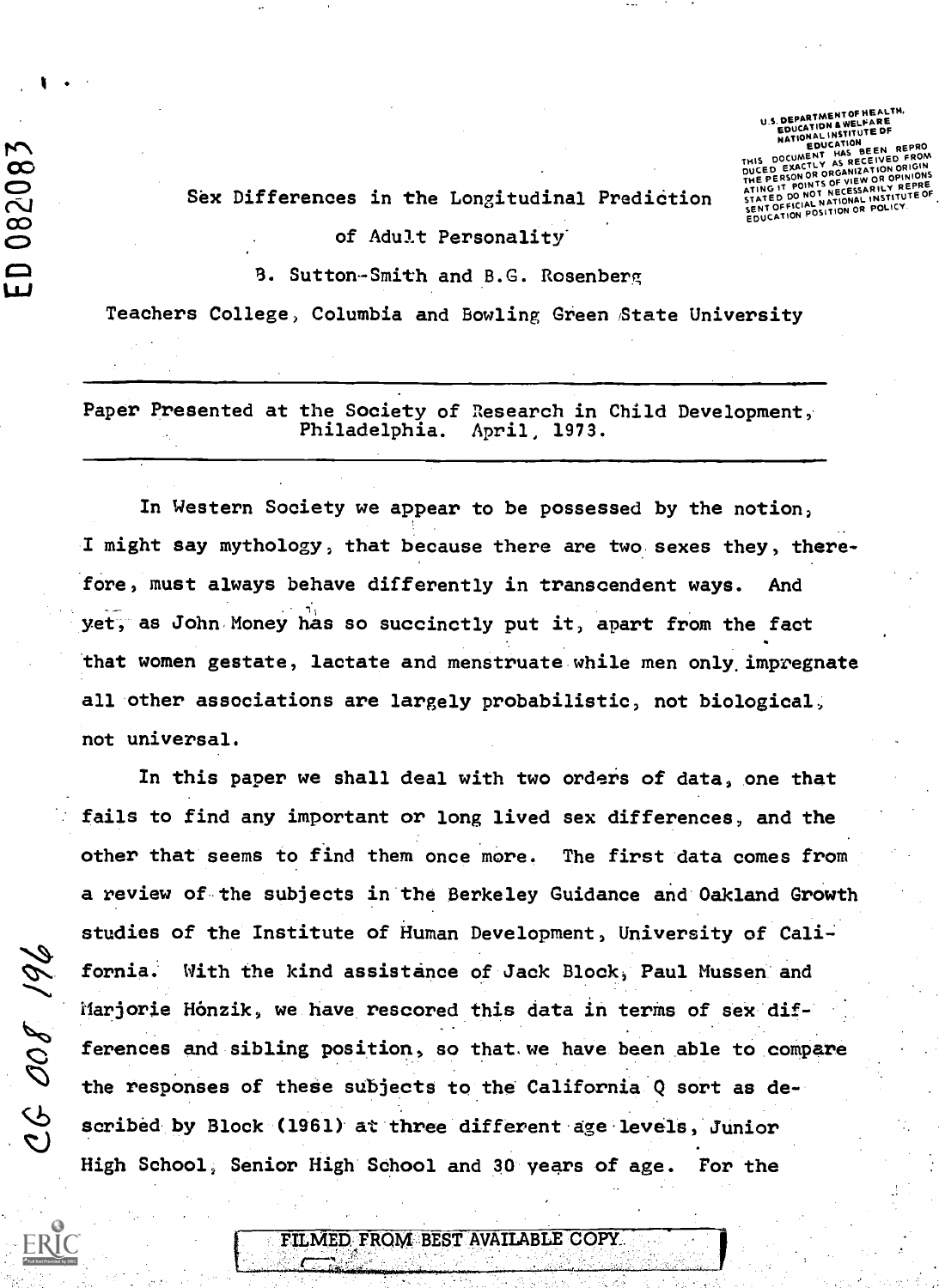second source we have drawn a pool of 1000 college sophomores from Powling Green University and had them respond to an inventory reporting their own sibling position, number of offspring in family, and the sibling positions of their own parents.

## Berkeley Longitudinal Data on Sex Differences

(1) Let me begin with the longitudinal data on 57 females and 58 males from the Berkeley Guidance Study. When the 35 behavioral yearly ratings for each subject from ages four through sixteen are examined, the 442 tests of significance yield only 31 that are significant at the  $.05$  level or better (that is 7%). More importantly, no variable differentiates between the sexes at all age levels, though a couple of variables distinguish across about four out of 12 age levels (boys have more speech problems and night restlessness).

If there are permanent behavioral differences between the sexes, we may ask, where are they?

(2) If we re-examine the Berkeley Growth Study by Sibling Position we do a little better, but not much. Contrasting the only child and the eight types of two child family (thus ten types in all), we found numbers of interesting differences at particular age levels, but very few differences that differentiated across all age levels. In fact, the only differences which remained constant at Junior High School, Senior High School and 30 years of age were several characteristics differentiating the only girl from other types of first born girls.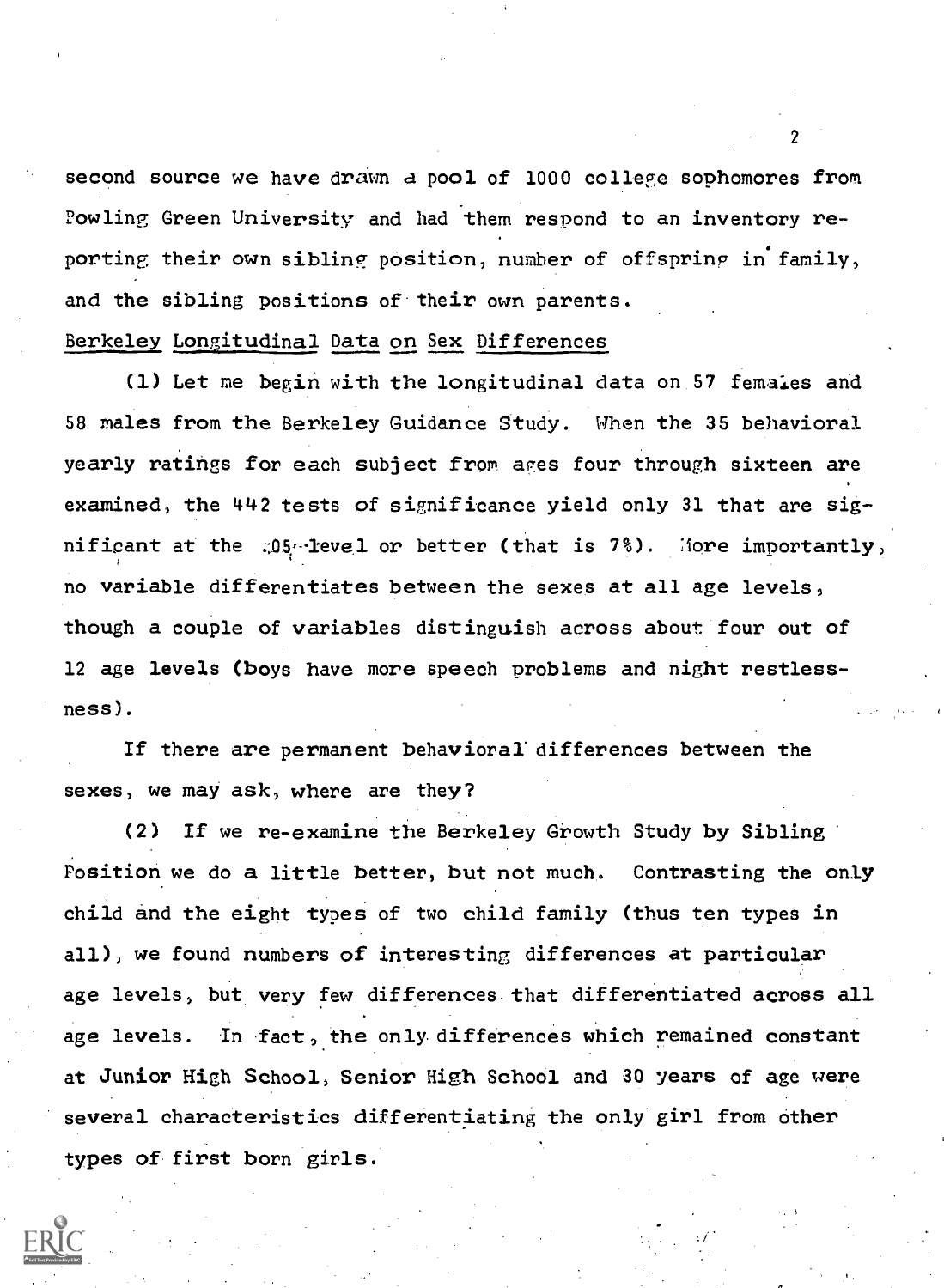Thus the only girl at all ages was significantly more self-; indulgent, testing of limits, and unable to delay gratification. But this was a small yield for the 94 possible personality traits that were considered. Now strictly speaking we are here considering birth order rather than sex differences, except that we would maintain that the present data shows that sex differences within sex (F1F vs. F) but between different birth orders also show little durability. Looking at this negative longitudinal data, one has the eerie feeling that something must be wrong. Where have all the sex differences gone? Perhaps the truth is that they have not gone, only that they were never there in the first place. There were few of them and we paid exaggerated attention to those we could find. At any given age level and in any given context, particular sex differences might well be evoked, and it is these that have been starred in the literature as if they were universals when they were in fact learned responses appropriate to time and place. On this view what is needed in research on sex role development is less attention to such 'essentialist notions as sex role identification and more attention to the developmental and ecological reasons for the few sex differences in behavior that are to be found.

Even an investigator such as Money who more than anyone is sensitive to differences within and between sexes as well as to the malleability of sex role behavior, errs, we think, in placing too much attention on the early determination of sex role identification. The disadvantage in working with extreme cases as he does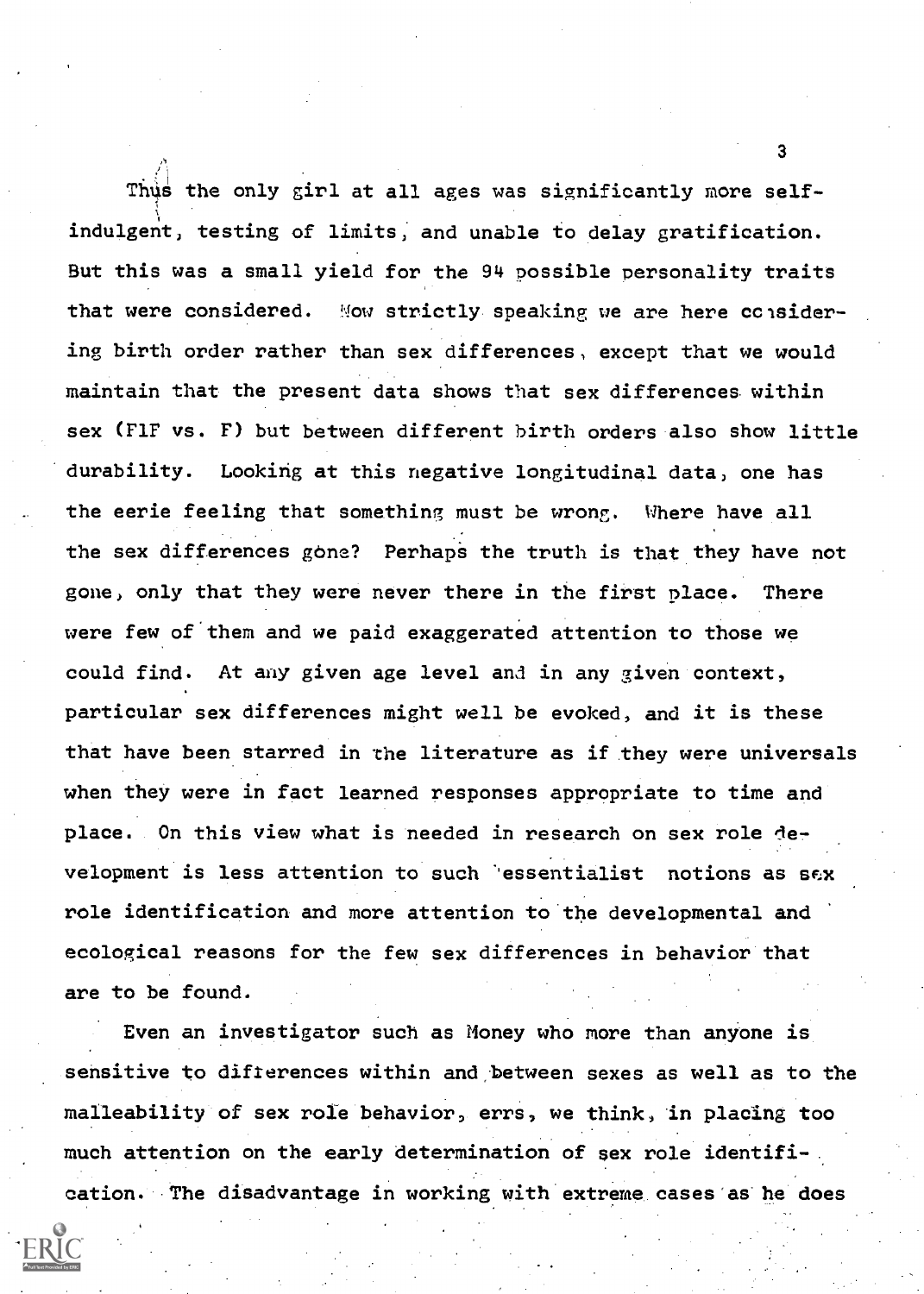is that he is dealing with subjects where the sex identity is felt to be in jeopardy because of incompleteness in the physiology of the sex organs. Both parents and counselors, therefore, put a great deal of effort into avoiding or resolving any dissonance between body biology and gender identity. This means that sex role identity is stamped in as soon as possible and with as little ambiguity as possible. There is an urgency about so doing. It is our suspicion that in the more normal case the child only gradually confirms his gender identity over a somewhat longer period. We need to remember Whiting's evidence on the shifts that can be brought about in gender identity as a result of initiation rites at adolescence. In the normal course of sex role development, therefore., we see a gradual acquisition of individual sex role character which continues throughout many years and is much less fixed than is usually argued, although like the rest of personality, the adopted role becomes increasingly stable as time passes.

Perhaps what we should concentrate on, even as psychologists, is the ideological reasons that we ourselves persist with our stereotypes and seek to maximize and generalize the few differences we do find. Thinking about sex differences seems to be governed more by sex role stereotypes than by evidence.

Family Structural Effects on Sex Role

But let me move now to some results from our recent research on family structural effects, which is a continuation of our earlier research recorded in our book, The Sibling (Sutton-Smith & Rosenberg, 1971). What we find in this recent study is a very strong indication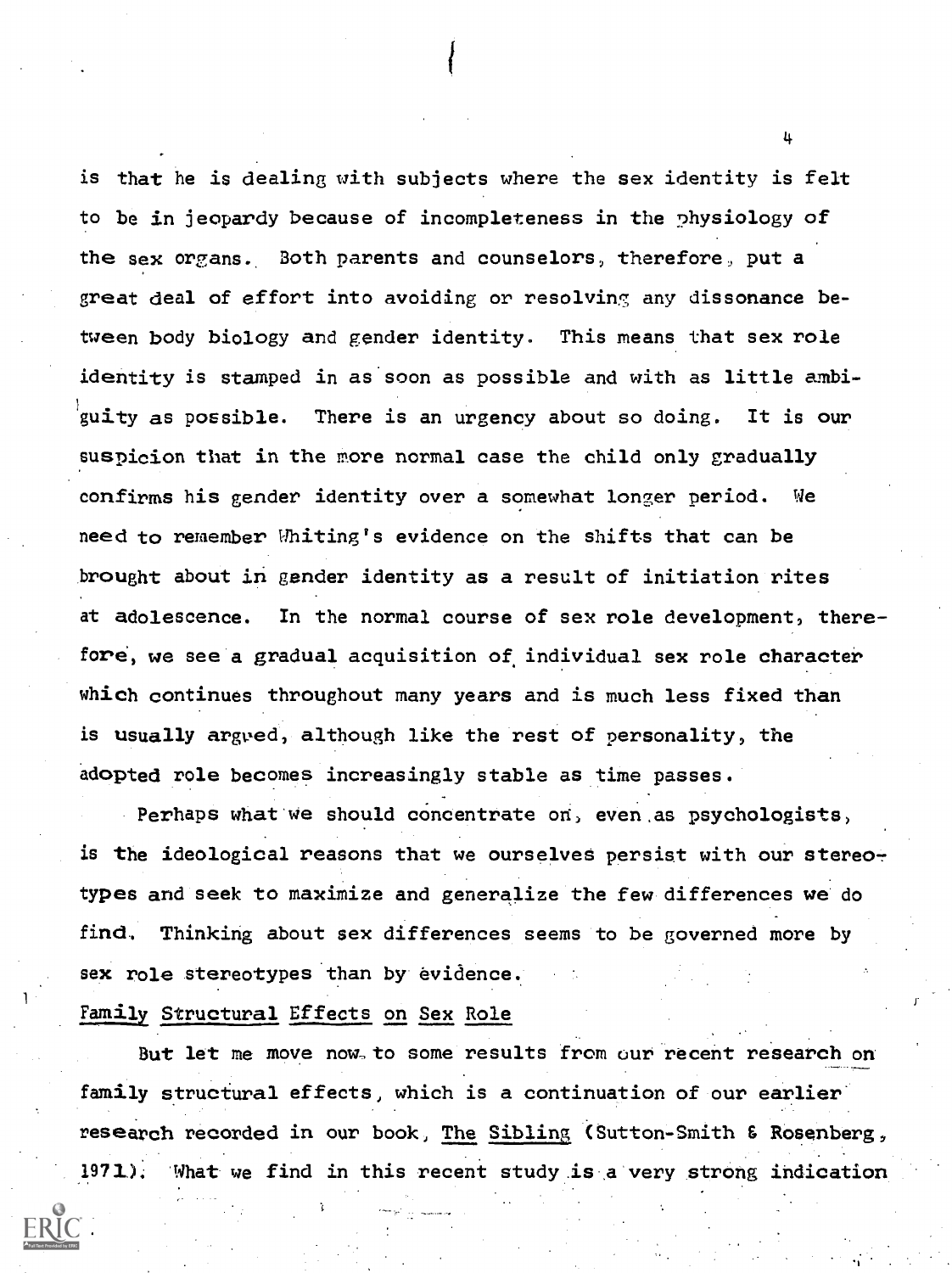that in marriage choice and in the number of offspring they have, the two sexes seek to duplicate their family of origin. Furthermore, judging by the major trends in our data, it is the females who determine the number of children they will have, and somewhat less clearly the males who determine the spouses they will have. Which is about as aterotypic as you can get. But before we try to deal with the contrast between these results and those cited earlier, let me first give you some of the details.

The most important variable in this study of a thousand families and the birth orders of both parents and the children, has been family size. What we find is that: women from large families have many children women from small families have few children. Hore importantly, both men and women marry spouses from the same size family (small=1 or 2, large=4 or more), large marries large and small marries small, and when there is an exception, large marrying small, the number of offspring is small. That is, small dominates over large in offspring number.

Contributing significantly but with less power to these variances, birth order and sibling sex status make a host of contributions.

In two child families, for example, males from the all male family (MlH & Mi2) marry females with sisters (something they are not used to), while males who have sisters (M1F & FM2, etc.) marry females who have brothers (something they are used to). First born males marry later born females (they are used to later borns), and later born males marry early born females (they are used to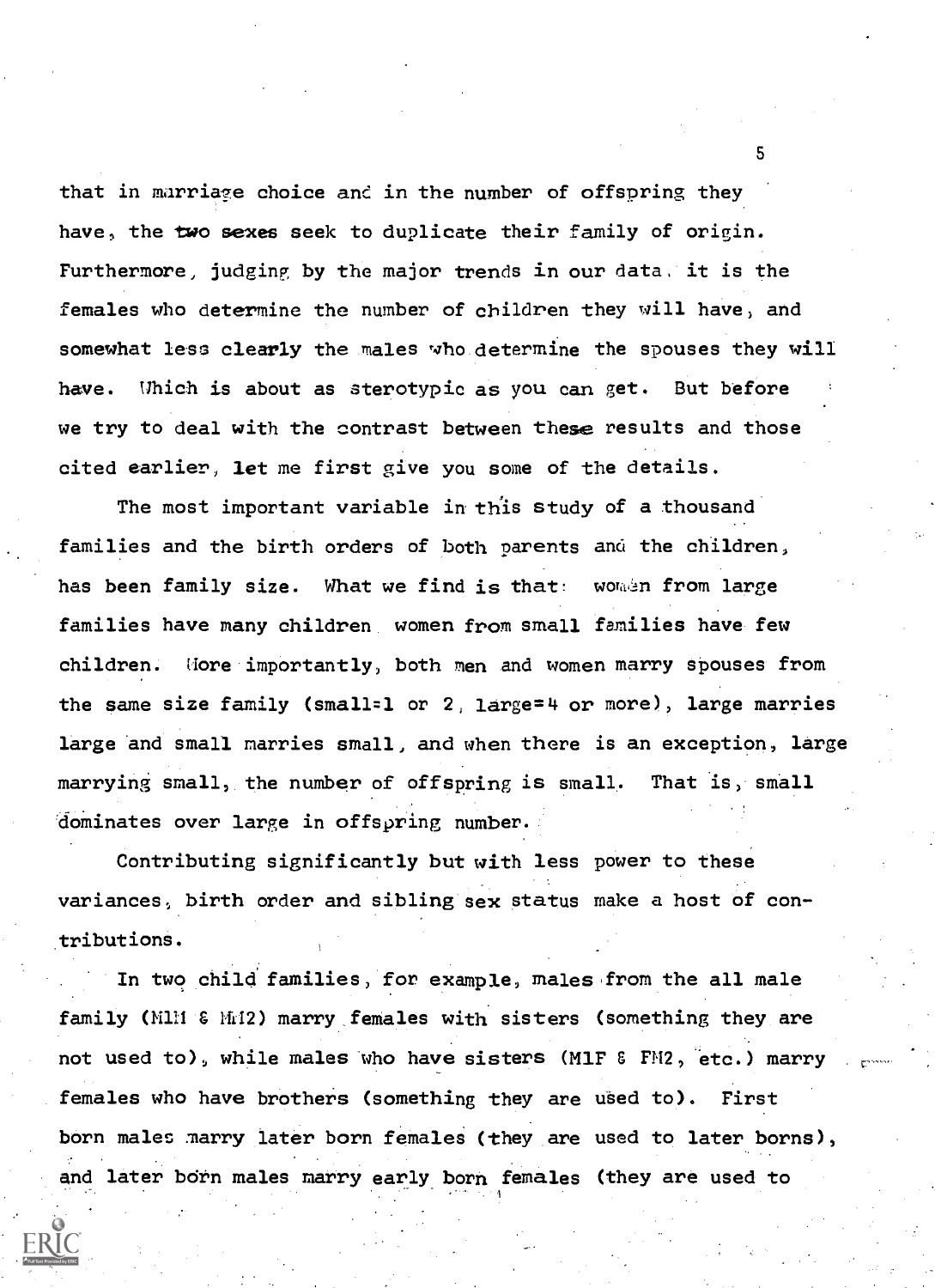early borns). Patterns of the sort are not quite so clear cut for the females but they tend in the same direction. Similarly, in the large family, a male with an older sister tends to marry an older sister or an early born female (something he is used to), whereas a male with an older brother tends to marry a later born female (something he is not used to).

Our speculative interpretation of some of these complexities, is that the male who has a sister knows what he is doing, he marries into the complementary position to which he has become accustomed. But males without sisters, while they marry appropriate birth orders, early marry late, late marry early, otherwise are somewhat confused and prefer females with sisters, presumably, we think, because females with sisters seem more feminine. : Males with brothers, and, therefore, no practical experience with women, may well be forced to make more use of cultural stereotypes in making these blind choices. Not knowing women they choose the more feminine examples, that is, if having sisters does make you more feminine.

We also found that in the large family the female most likely to. have a large family is a younger sister with older sisters (but not the female with older brothers ). So we have the interesting result that the positions that fulfill the romantic stereotypes, males seeking feminine spouses and females having children, are those where the child has been afforded the least experience of the opposite sex. She who knows no older brothers has many children. He who has no sisters, marries a girl with sisters. Presumably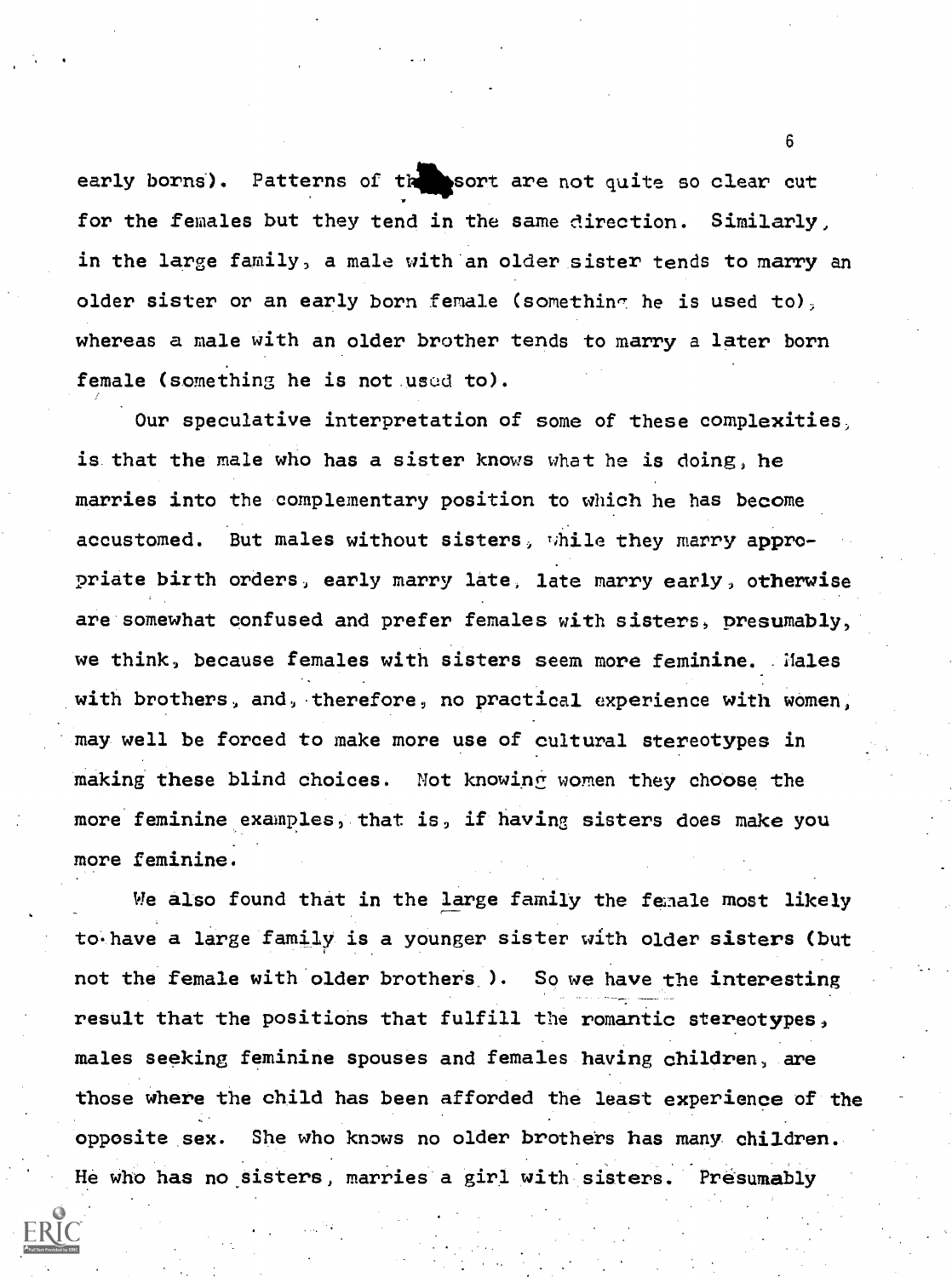those who have grown up with members of the opposite sex, have a better understanding of what it's all about, and don't hear the drum of sex role stereotype so clearly. But those who are ignorant, when males, complement their masculine isolation with a salient femininity in the opposite sex, and when females, their feminine isolation with scads of children.

We admit that this is all very speculative. The significant interrelationships between family size, birth order, number of children and characteristics of the spouse, is, however, solid enough (replicating earlier work by Toman & Altus), and raises the question for us, as to why in this area of sex role identity we have such clear sex difference effects. Given the present variables, why do they predict so well in a distinctive fashion for each Sex? Why does family size and birth order predict number of children for females, and why does family size and birth order predict spouse characteristics for males. It is an important question, because one can hardly argue that these sorts of life decisions (number of offspring and spouse characteristics) are not an important part of mature sex role identity. And yet as we have seen earlier, the Berkeley data on personality characteristics that differentiate between the sexes do not show much durability over time.

The answer is not an easy one. But a number of points can be made. First, in this data we are not dealing with effects over time. We are dealing mostly with certain choices made during the subjects' early maturity. Second, we notice that these choices tend to follow the relationships to which the subjects have become

 $\mathcal{T}$  and  $\mathcal{T}$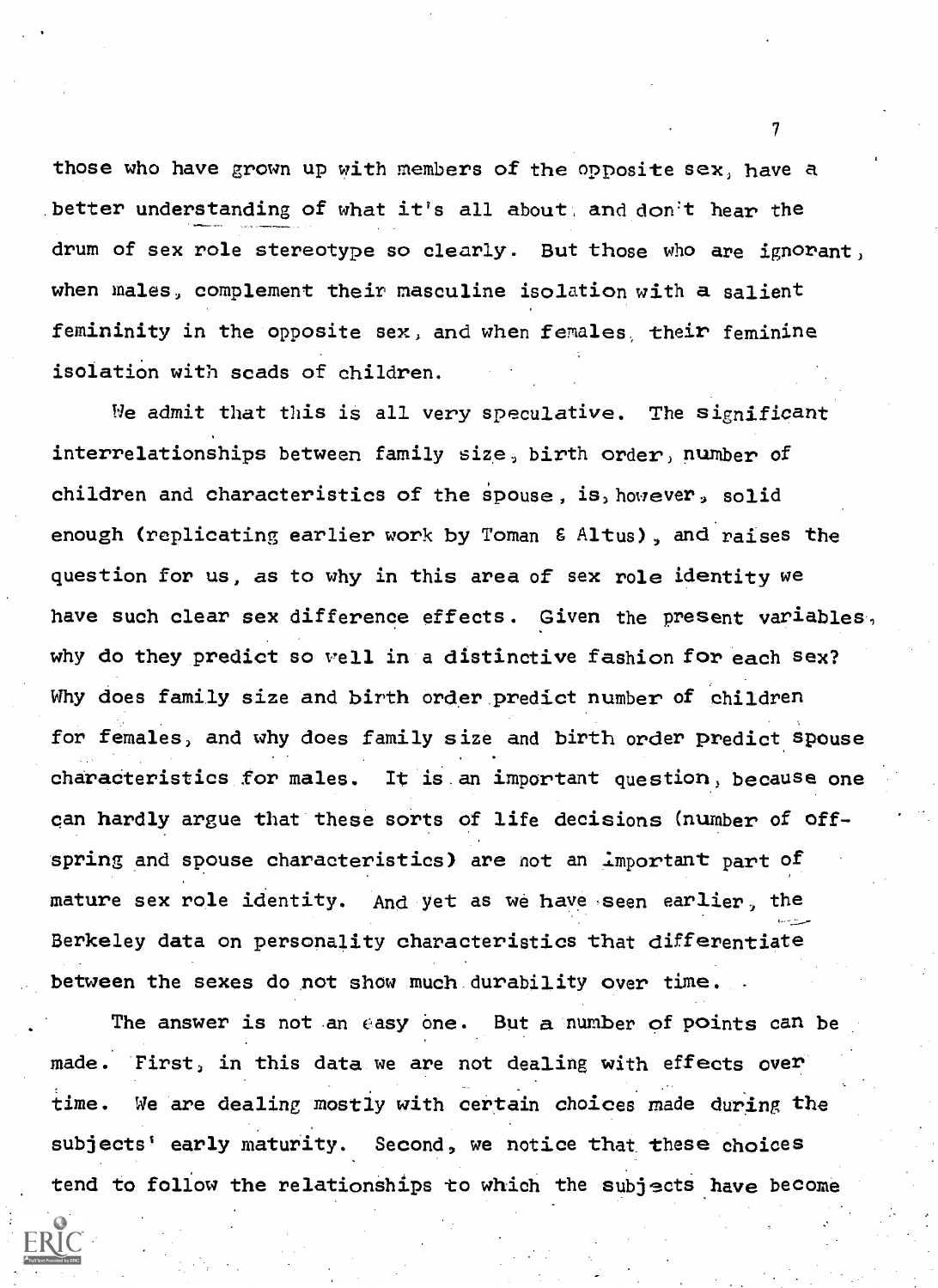accustomed throughout the previous 20-30 years. Family patterns are reproduced in the number of children and in spouse characteristics. That is, it is the particular family of origin that produces these outcomes, and life long experience in that family that gets generalized. We see here the individual showing durability in preference for the cluster of social relationships to which he has become accustomed. It is this social nexus that appears to explain these outcomes, rather than any enduring sex role differences. With the exception that for those subjects without experience of the opposite sex, sex role stereotypes appear to be a useful guide at this adult time of choice. From which we may, if we wish, draw implications about the relative importance of sex role stereotypes, the greater the ignorance of the subjects. Family structure is a more important determinant of these actions, except in those cases where it does hot provide the relevant experience.

But still, why is it that it is the women's family characteristics that are mainly related to the number of offspring and the males' that are mainly related to spouse choice? These are most stereotypic outcomes. Yet in a way there is nothing mysterious about it. Given the current characteristics of society, each sex still bears the major. responsibility and the major burden as indicated, the woman for the children she bears, and the man for the wife he marries. There is nothing immutable about that. Conclusion  $\circ$ 

We may conclude this-paper with restatement that what is needed in sex role research, is less of the sex stereotyped and justificatory